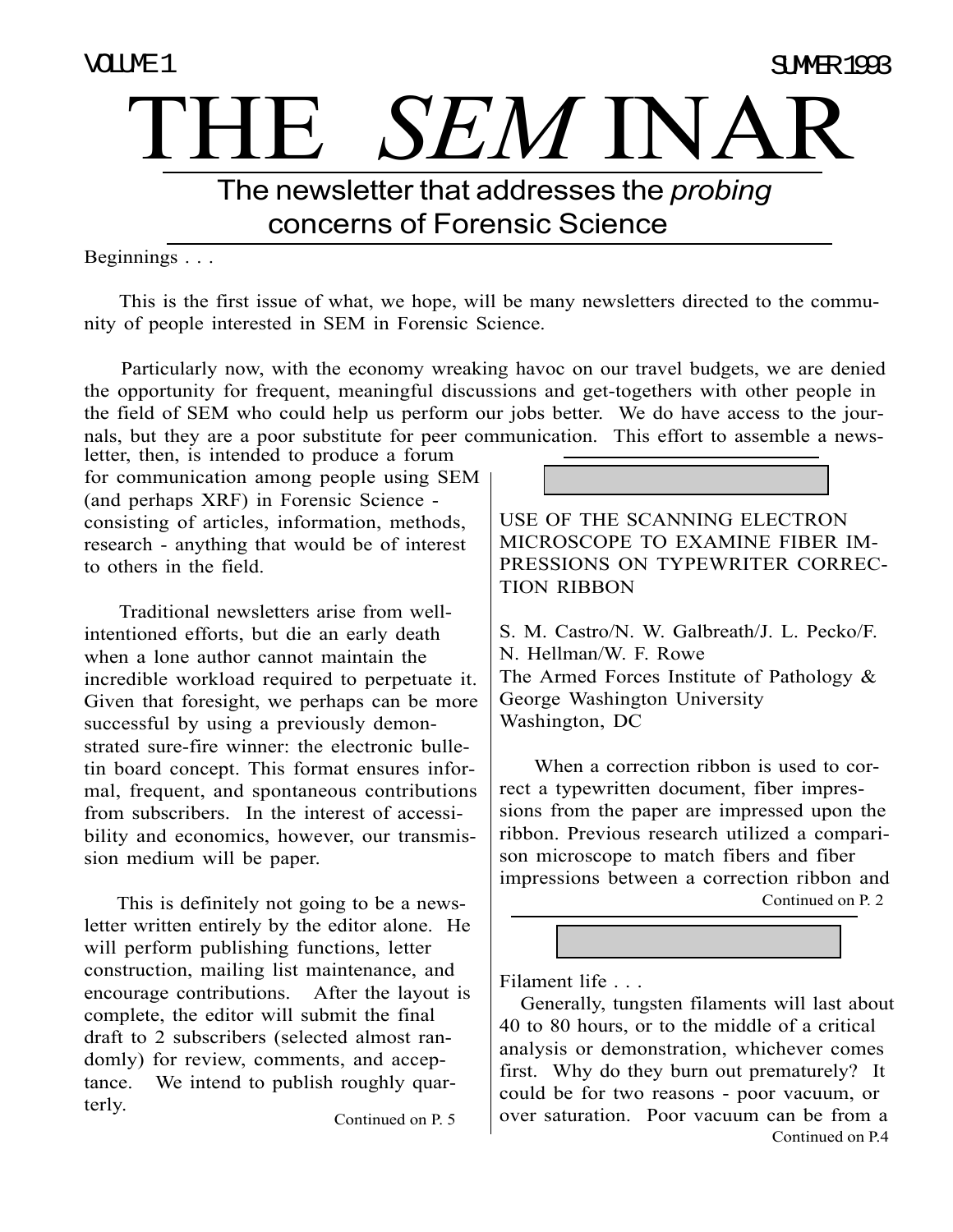### Continued from P.1

a document. However, due to inherent features of the correction ribbon system, several difficulties were encountered. Consequently, a scanning electron microscope (SEM) was used to alleviate some of the problems discovered by past research. The SEM, with its greater magnification power, detected both fibers and fiber impressions, creating a basis for association between a questioned document and a correction ribbon. Use of SEM also ameliorated the problems of past research and greatly enhanced points of comparison.

 Because the SEM has greater magnification and clarity than a comparison microscope, we expected it to increase depth of field, enhance contrast, and show numerous, highly detailed points of comparison. To our knowledge, this method of analysis has never been tested.

 Our approach to this research attempted to recreate the office conditions in a typical military working environment. Two typewriters, common in the Air Force, were selected:

 - a Panasonic typewriter, Model RX-E3000, in use since 1990, equipped with a Panasonic Electric Typewriter Ribbon, Correctable Ribbon Model SKX-E20.

 - an IBM Wheel writer 10, Series III, in use since 1982, equipped with an IBM Selectric System/2000 "Wheel writer" 3 & 5 Lift-off tape.

 We created our own questioned documents on government letterhead and bond paper. Two corrections for examination were made on each type of paper. Specific areas to be examined were cut out from the test paper and ribbon. These portions of paper and segments of ribbon were then mounted on a glass slide with metal conductive tape. Each sample was lightly sputter coated with gold using the EmScope SC500 Sputter Coater. Samples were examined with the Hitachi S-

570 Scanning Electron Microscope, using 12 kilovolts accelerating potential at a magnification of 170 X.

 Each of our four samples was examined in the following manner: using the SEM, fiber impressions were located on the portion of the ribbon that corresponded to the questioned area of correction on the document. These impressions were then photographed using the Polaroid camera affixed to the SEM. Next, the questioned area of correction on the document was located and photographed. These photographs were then used for comparison.

 - The samples were then examined using the American Optical Corporation UFM-2 forensic Comparison Microscope (Model K2031A) equipped with 1.22, 2X and 4X objectives and a fiber optic illuminator. Using the 4X objective, the samples were examined for the same points of comparison found under the SEM. The resulting examination yielded questionable results. Only a few fiber impressions could be located but we could not state, with any degree of certainty, that the comparison was a match. These impressions were then photographed.

 While the use of a SEM may seem costly, we found that the cost per sample was approximately \$100.00. It took approximately three hours to prepare, locate, and photograph each set of fibers and fiber impressions. The skills of a competent SEM technician were essential to our quick and successful results.

 This method may best be used in situations where fiber impressions are not easily identifiable with the comparison microscope. We noted few problems with this form of analysis. While this method is somewhat destructive in that the ribbon and paper will never be able to be restored to their original condition, the sputter coated ribbon and paper stay intact for repeated examination, if necessary. Continued on P.3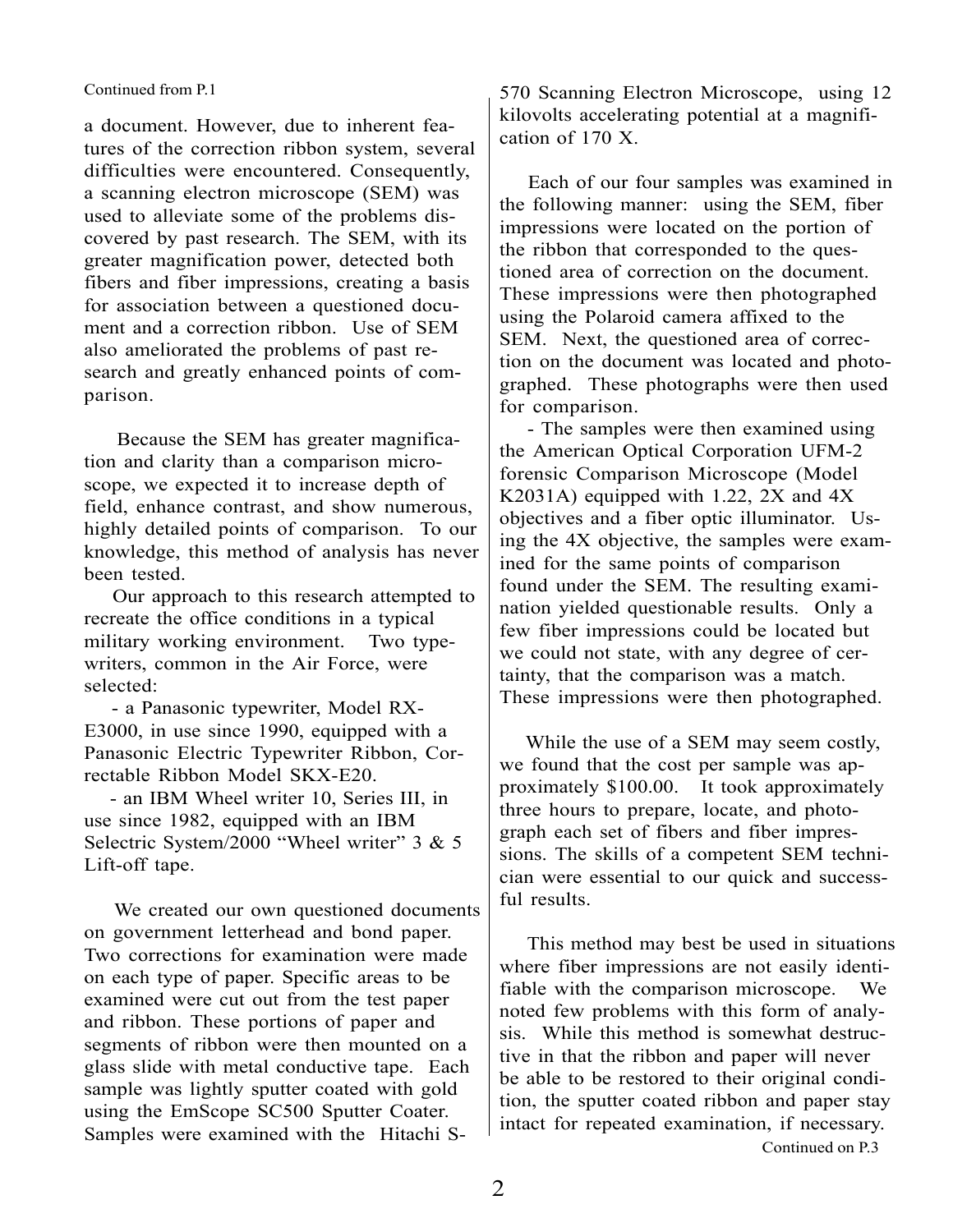Continued from P.

 At first we feared that the ribbon may be susceptible to destruction due to conditions encountered within the SEM. however, no such problem occurred. Additionally, the adhesive on the correction ribbon did not melt or stick to the equipment.

 All total, the use of a SEM to detect fibers on documents and fiber impressions on correction ribbons provides a basis for a positive identification, with less difficulty and greatly enhanced of comparison. Future applications for the SEM should be considered and researched in the forensic sciences.

 note: The SEM for this research was provided by Nick Madary at the Armed Forces Institute of Pathology, Washington, DC. This paper was presented at the 1993 MAAFS meeting, Baltimore MD, on May 20.

 "The Application of Energy-dispersive Xray Fluorescence Spectrometry (EDXRF) to the Analysis of Cosmetic Evidence in Indian Nail Polishes", Appl. Radiat. Isot. Vol. 43, No. 5, pp. 609-614, 1992.

**REVIEW**

 G. Misra, et al, compared smears of nail polishes on filter paper by Energy Dispersive X-ray Fluorescence Spectrometry. Limited numbers of similar colors were found to have significant inorganic differences. A radioisotope source (30 mCi 238Pu) was used for irradiation. Comparisons were quantitative for 11 elements. Sample size is not indicated.

 G. Misra, Forensic Science Laboratory, Punjab, Plot No. 2, Sector 9-A, Chandigarh 160009, India.

Dennis Ward, FBI

# **MEETINGS . . .**

Southern Association of Forensic Scientists (SAFS), Sept 6-9, Charleston, SC Midwestern Association of Forensic Scientists (MAFS), Oct 9-14, Madison, WI Northeastern Association of Forensic Scientists (NEAFS), Oct 14-16, Springfield, MA Northwest Association of Forensic Scientists (NWAFS), Oct 19-22, Boise, ID Midwestern Association of Forensic Scientists (MAFS), Oct 11-16, Cleveland, OH Canadian Society of Forensic Science (CSFS), Sept 8-12, Winnipeg, Manitoba, Canada

# **SCHOOLS . . .**

SEM and X-ray Microanalysis, Oct 25-29, State Univ of NY, New Paltz, NY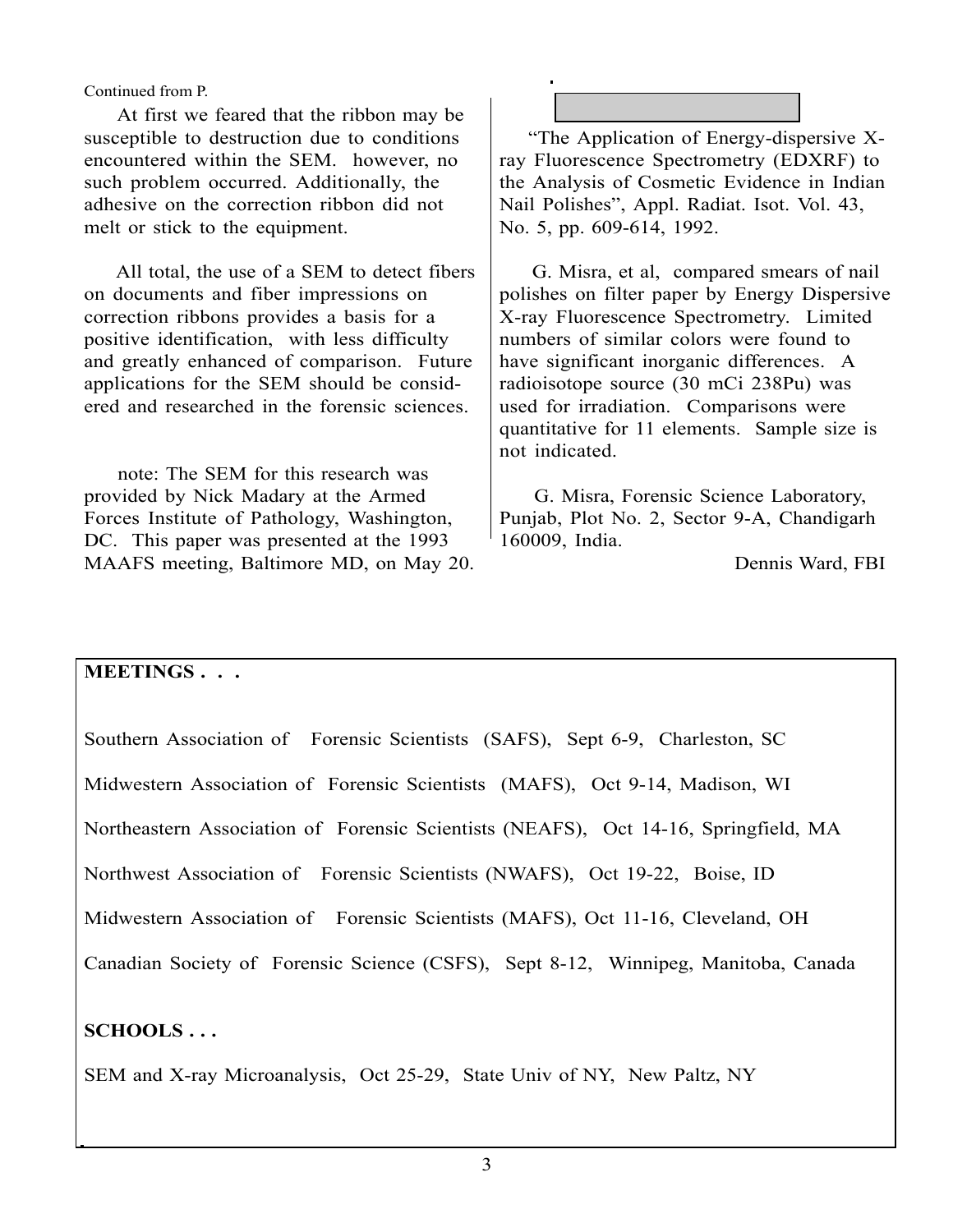continued from p.1

number of reasons, from a hair bridging a gasket seal to low oil level in the backing pump. Vacuum concerns will be addressed in a future TOOLBOX column.

 Selection of a saturation setting can result in a filament life from only several hours to many hundreds. When saturating, image the filament by observing the emission as a waveform, or an actual image. As the filament current is increased, filament emission increases





proportionately, until the point of saturation. This is the point that is usually recommended for general analysis. Unfortunately, however, this is not a specific "point" but a "range". The question then becomes one of proper selection of the portion of the range for optimal saturation.

 If greater than usual emission current stability is required, (as required for certain quantitative X-ray analysis, and automated GSR searches) the filament current should be increased to the "over-saturated" end of the range. Greater stability is guaranteed, but filament life is less because the filament runs hotter. When saturated at this end of the range, an increase in filament current will result in only a very slight increase in emission current (when observed in waveform), and the center of the emission image will appear as bright as the ring (at conditions of high contrast and low brightness!)

 If greater stability is not needed, (for qualitative X-ray analysis, low magnification micrographs) the filament can be slightly under saturated,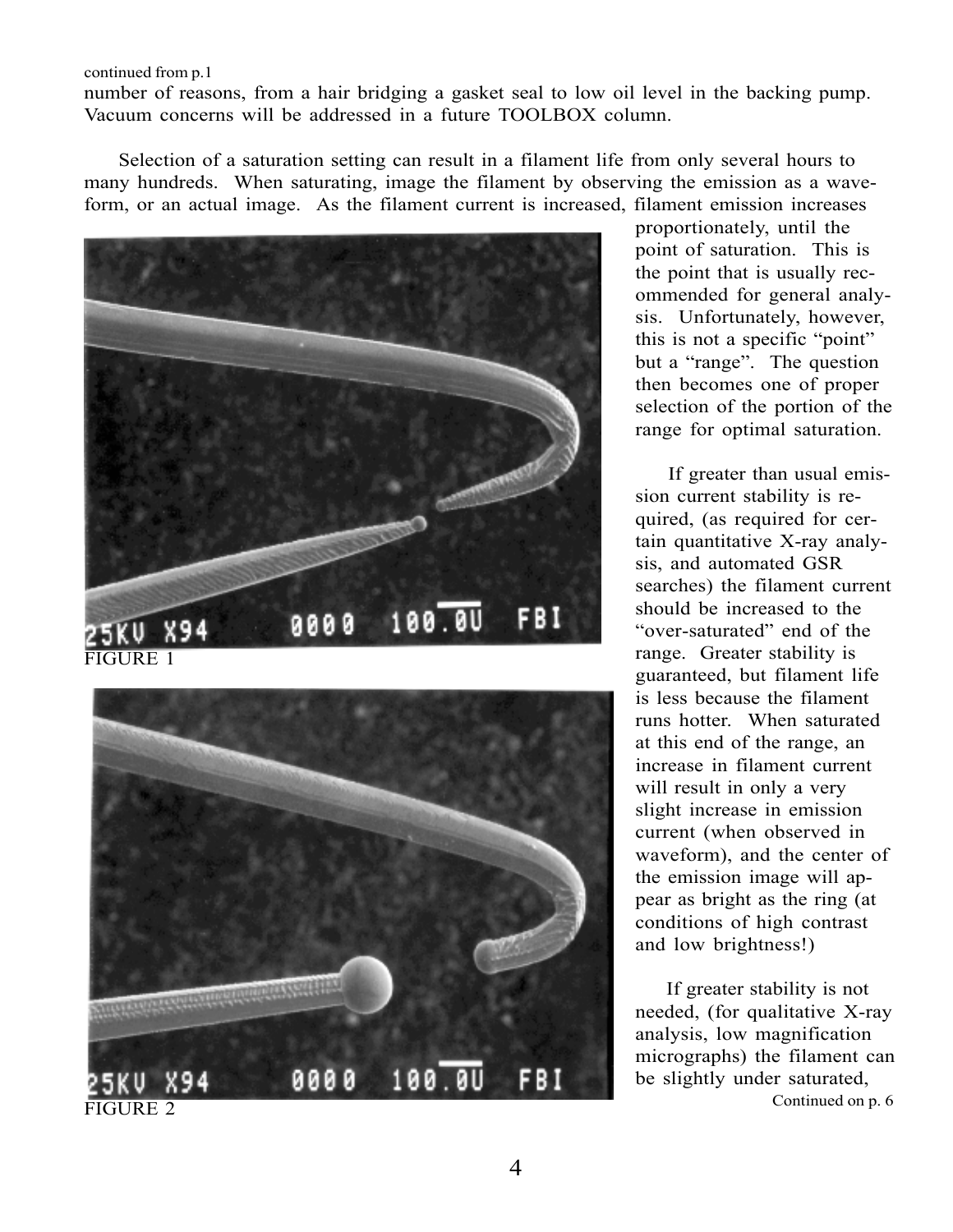continued from p. 1

 Submissions, including text and drawings, will be scanned "as is" into the final draft. Limited language translation will be available if required.

 To be successful, it will be necessary for everyone on the mailing list to contribute something occasionally. Consider submitting any items that you feel might be useful to others in this business. When you attend a local meeting, be a reporter for THE *SEM*INAR. Review a paper. Send an abstract. Remember that most of us will never hear of that talk unless you tell us about it! Tell us about a method you've developed, a study you've undertaken, a war story. . . What about an unusual micrograph? Although the primary intent of this endeavor is the exchange of "important" technical information, relevant topics of human interest are also encouraged, such as your SEM going up in smoke, or your recent promotion to director.

 When inspired to write for THE *SEM*INAR, do not agonize over every word and phrase as you would for a journal. Just write as you would in a conversation. If we get a good response the newsletter will continue indefinitely. However, if the contributions diminish, the effort will be abandoned. It is up to each one of us to make THE *SEM*INAR a success!!



The Name Game. . .

 No Newsletter is legitimate without a catchy name. A first (but not necessarily best) suggestion is THE *SEM*INAR. Others include; FORSEM, THE *SEM*TINEL, THE *SEM*TINEL QUARTERLY, SEM FORUM, SEM TALK, SEM SPEAK, NEWSSEM, NEWSEM, SEMNEWS. Add your creation to the list, or "vote" for any of the above the next time you communicate with the newsletter. Until we reach a consensus, this newsletter is "THE *SEM*I-NAR".